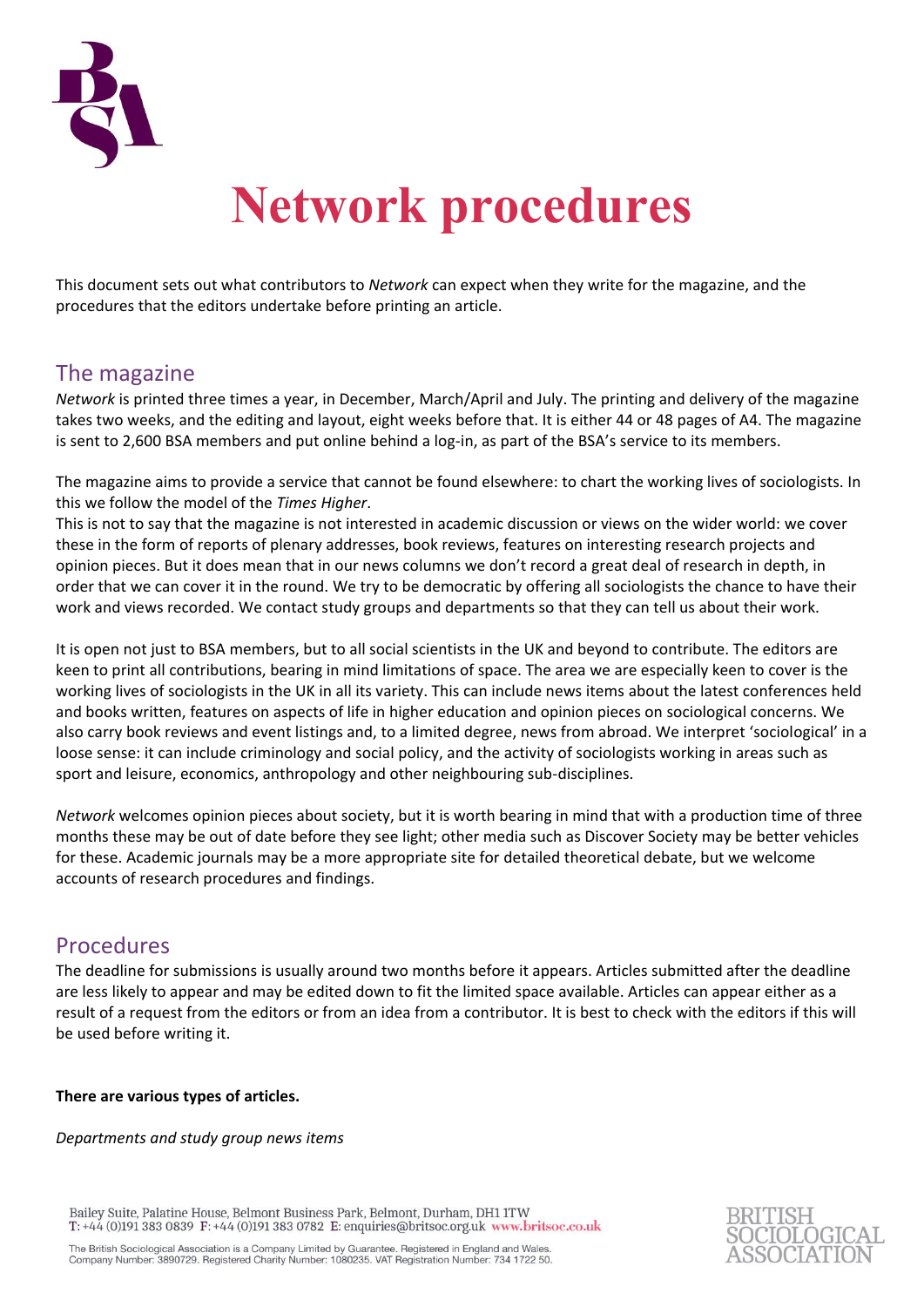

A few weeks before each edition appears, the editors ask departments and study groups if they wish to publicise their work (this can include non-BSA members). These items appear in the first quarter of the magazine. The editors usually prefer these items to be around 400-500 words. These need not be written as a finished article as contributions tend to be edited to *Network* news style and to length after submission. (See *Network* style guide). Sometimes extra space is given to a particular item from the news. Occasionally some items from a submission have to be omitted to allow the editors to give space to all submitting groups and departments. The full article can be published online with a link given in the text of the magazine.

#### *Features*

These tend to be either accounts of BSA events (usually written by the editors) or longer opinion pieces of at least 1,500 words by members or non-members (check with the editors before sending these).

#### *'In my view' opinion pieces*

All readers can contribute opinion pieces of 700-900 words. These sit towards the back of the magazine. Check with the editors that the subject matter is suited to the magazine before submitting.

## *Book reviews*

All readers can contribute book reviews. A list of books we'd like reviewed Guidelines for reviewing Reviews are usually 500-600 words long.

In general all items submitted are likely to be edited to some extent, a normal procedure for magazines. The suggested edits are sent to the contributors and a version acceptable to them and the editors is settled on. The most common reason for editing is to fit a story to a space in the magazine. The amount of material sent to us has grown greatly recently. BSA has increased the maximum number of pages from 36 to 44 or 48 pages to meet this demand, but its budget won't allow any further increases. That means contributions must be as concise as possible. The other main reason for editing is to make material easier for all readers to understand, including those who are not working in the same sub-discipline as the writer. We encourage the use of everyday English. (See *Network* style guide). Please note that the editors write the headlines rather than contributors as it is difficult to know the space available for these until the layout is decided upon.

We don't seek approval for some types of articles: news stories of general public importance such as redundancies and departmental closures for instance, on the ground that there is a public interest in reporting these which goes beyond the wishes of individual members. We don't seek approval for reports of public addresses, such as plenaries, because information given in one public setting such as a lecture or a book ought to be suitable for reporting in another.

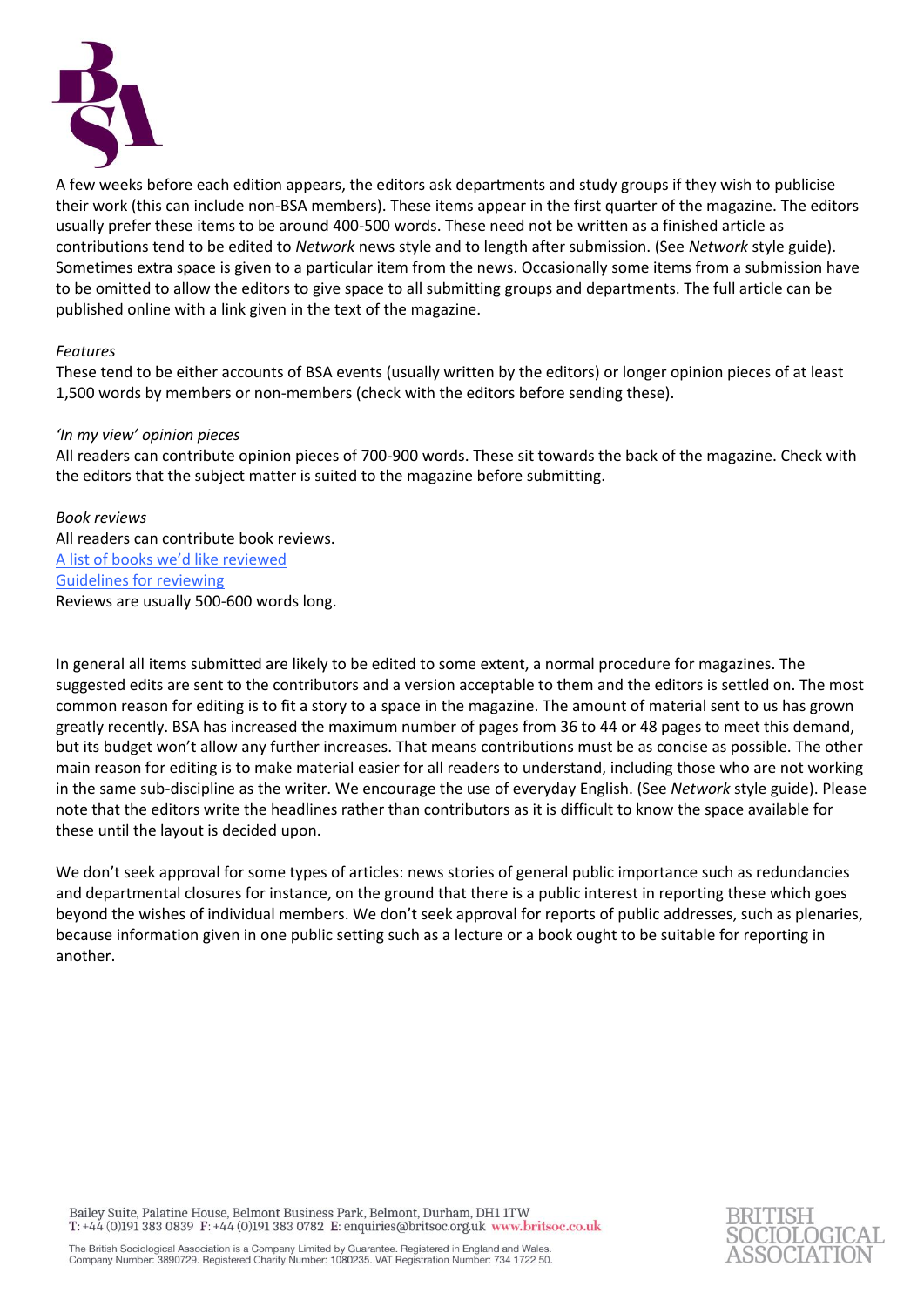

# Network photographic guide

*Network* depends almost entirely upon its readers for photographs. We are very grateful for their cooperation in finding and sending images to accompany articles. This brief guide sets out this procedure.

# Technical details

Images used in print publications need to be high resolution. One way to think about this is that they will appear in print at a quarter of the height and a quarter of the width that they do on a computer screen. This means that most images downloaded from web pages will be too small for print purposes. Most images which are original digital shots will be big enough.

A more precise specification is that images are used at 300 dots/pixels per inch. The smallest images used in *Network* tend to be almost three inches wide, so any image that is less than 900px wide is likely to be too small.

Another way of looking at it is that the filesize of images should be at least 1MB (1 megabyte, or 1024 kilobytes). The way to find out an image's filesize is to right-click it, and then left-click on the Properties heading at the bottom of the menu. This is slightly complicated by the fact that jpeg images are compressed and so may be bigger than their stated size – in this case, opening the image in image editing software will reveal its true size.

In case of confusion, contact Tony Trueman: tony.trueman@britsoc.org.uk or on 07964 023392.

# Some hints on what makes a good shot

We try to use all images sent in, though pressure of space means we can't guarantee this. Some images have to be ruled out for various reasons:

1. The image is too dark – a common problem when taking shots indoors without a flash.

2. The image's central feature is too small – if a shot is taken from the back of a conference room most of the image will comprise the audience's backs, with the speaker quite small in the shot.

3. There are too many people in a group shot – if the image is a couple of inches wide, any more than three heads means each is indistinct. This is not a problem where the people are simply background to the shot, but will be where a group shot is intended.

4. The shot was taken on holiday – not necessarily a disaster, but it can be incongruous to illustrate a learned thought piece with a pic of the author in a sombrero on a beach.

#### Artistic licence

The editors will not distort the image without the subject's permission. They can crop it, brighten or darken it, sharpen it and amend the colours in order to make it clearer, however. Most images go through some type of editing in this way.

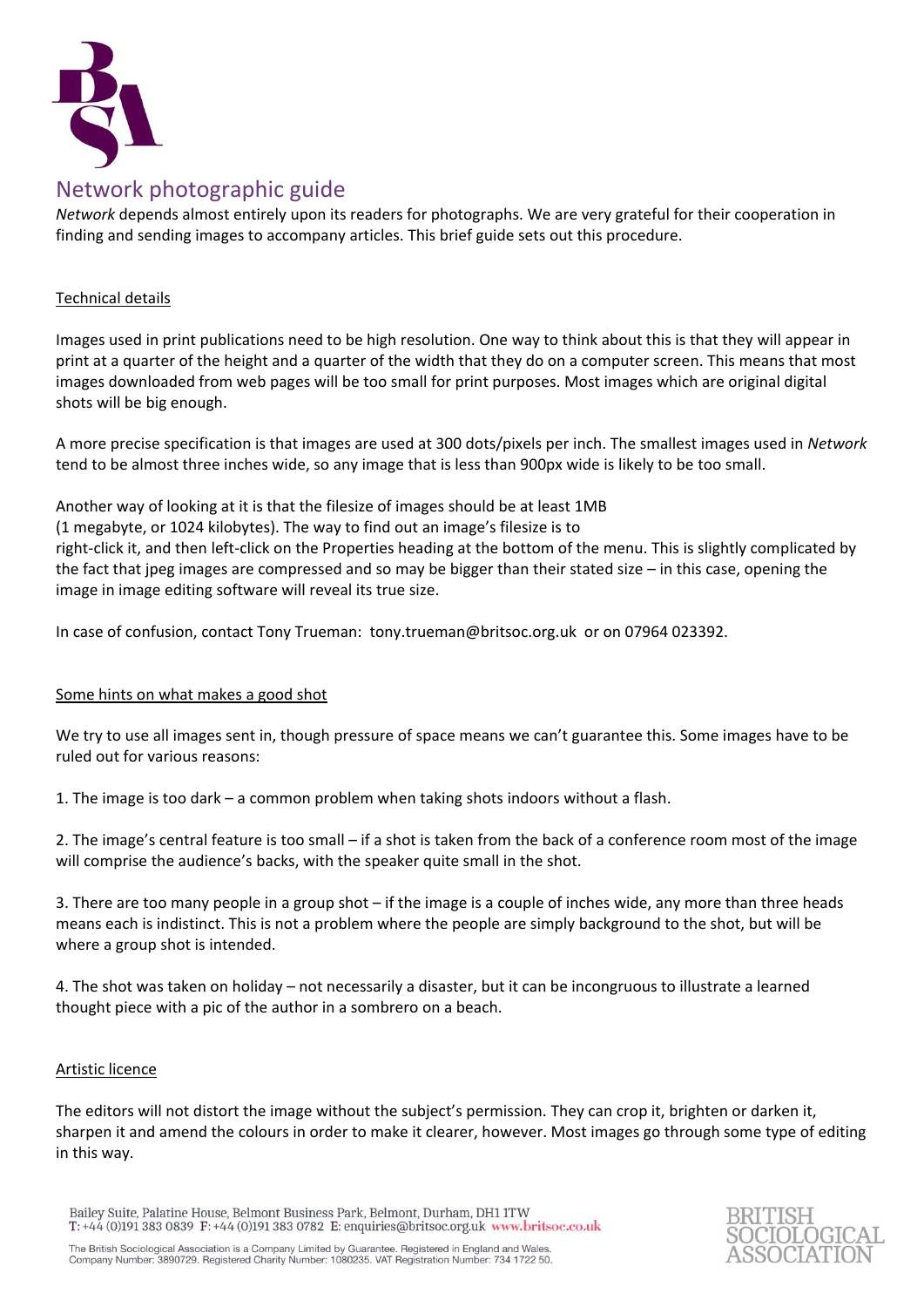

The image can be reused, but only for articles similar to the one it was supplied for; we won't use it for advertising or for non-editorial purposes, or to support particular viewpoints that the author has not agreed to.

Personal images sent to us are not credited to the creator unless this is requested. Images given to us by institutions or professional photographers are usually credited.

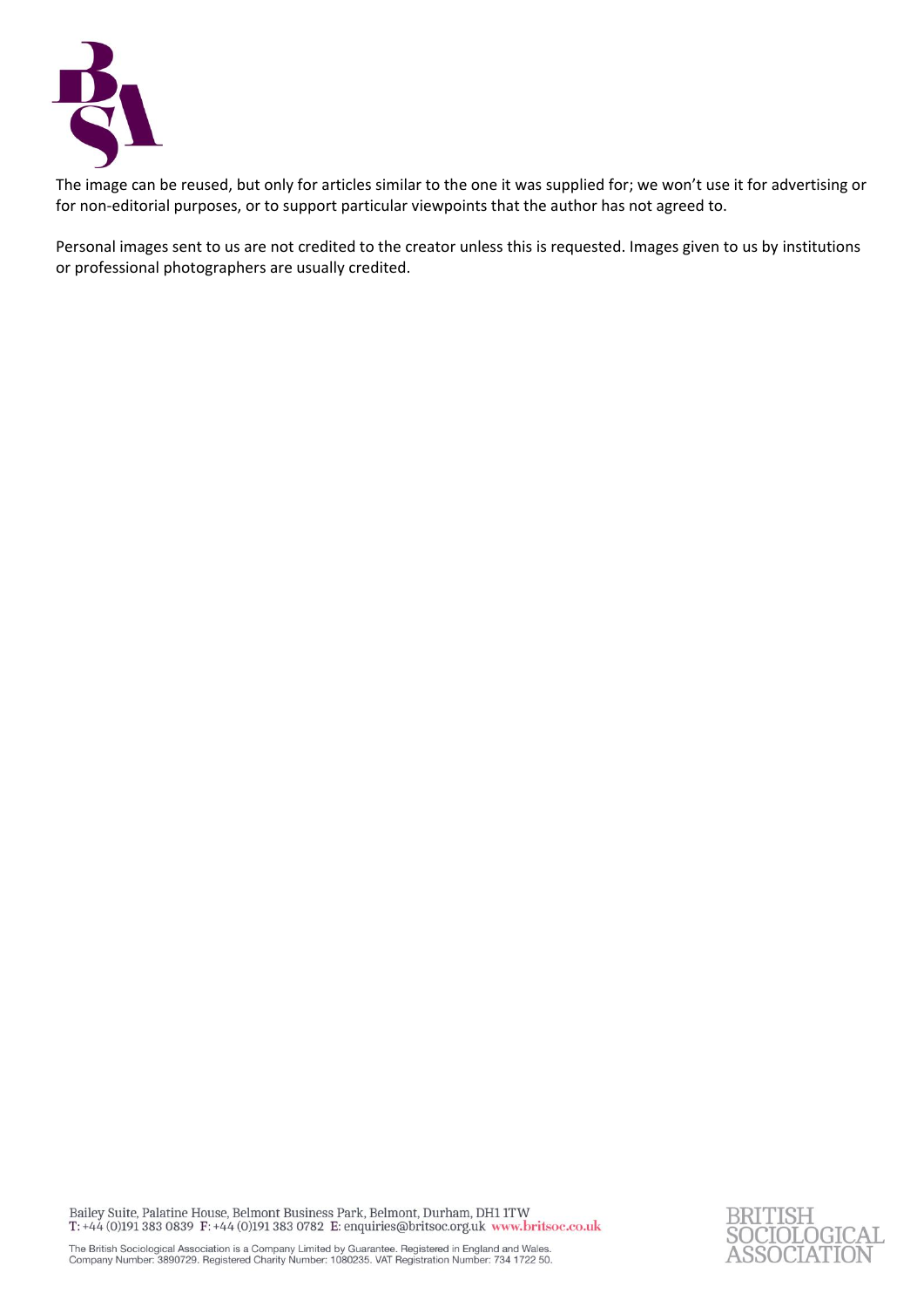

# Notes for Network book reviewers

**1.** A good length for book reviews is about 600.

We may edit this down slightly, but we will check any significant changes with you before publication. Some hints on style are given at the end of this guide.

**2.** We set the details of the books out as follows, in this order:

- Title
- Author (first name, middle initial if given, surname)
- Publisher's name
- Year of publication
- Number of pages (for simplicity, add the last page number in the book to the number of unnumbered pages in the introduction to give one overall total)
- Price for hardback, price for paperback (if known; if not, 'no price stated' is fine)
- ISBN (13-digit, for the hardback version)

**3.** At the end of review we will state your job title (Dr, Professor, etc), your name, your centre or department, and your university (if you are in academia).

**4.** Tony Trueman is the point of contact for queries. He will advise on deadlines and organise the review copy for you. He can be contacted at: [tony.trueman@britsoc.org.uk](mailto:tony.trueman@britsoc.org.uk) or on 07964 023392.

**5.** Once again, thank you. We could not make *Network* such an important part of the service we offer to our members without your help.

# Style hints for Network book reviewers

**1.** Our style in *Network* tends to the demotic rather than academic. Readers with limited time will appreciate clear, simple language, though this need not preclude expressing complex arguments. Reviewers can assume that standard sociological terms and references to significant writers will be understood by readers, but terminology specific to a sub-discipline should be explained fully for those not working in it.

**2**. Don't assume the readers will have read the book, or intend to read it, or have read any of the works by the book's author. Many readers will have very limited knowledge of the general subject area. So the review must be comprehensible as a piece in itself. Try a thought experiment: if you were to read the review to Master's sociology students whose degrees do not cover the area tackled by the book, would they understand it all?

**3**. If a person (other than the book's author and well-known sociological figures) is mentioned, say who they are briefly: "This book makes frequent reference to the Indian sociologist Meera Kosambi, who wrote on women's studies and urban sociology..."

**4.** Six hundred words is quite limited, so don't feel the need to summarise each chapter of the book. Rather, give a flavour of the work overall. What is its main message? How does it add to the store of sociological knowledge? What are its strengths and weaknesses? What is missing from it?

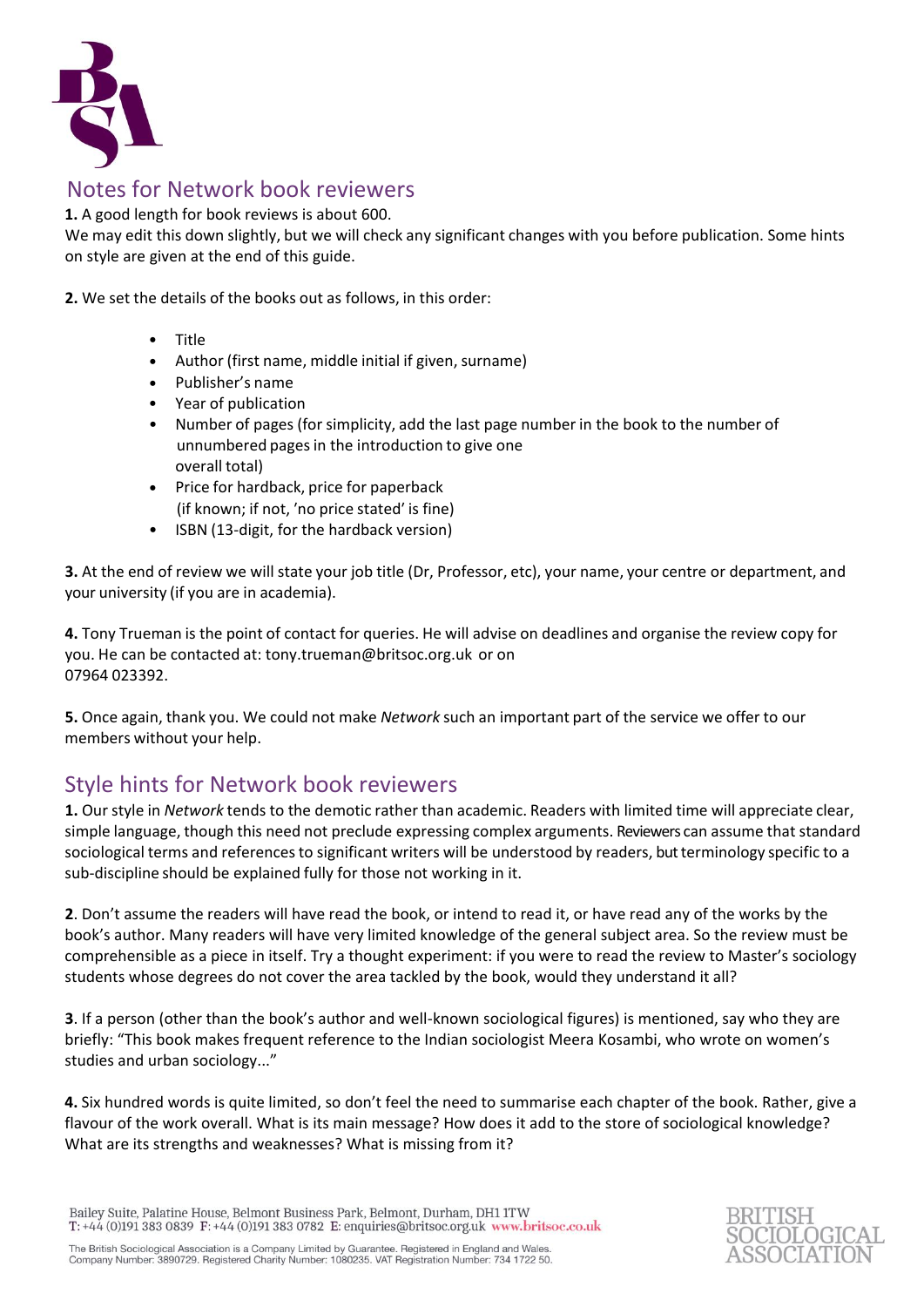

**5**. Make the review lively and entertaining: quote from the more interesting or controversial aspects of the book, use direct and active sentences, try a metaphor or two, relate the book to your own life and studies, be humorous.

**6**. What does a well-written review look like? These are good examples:

[http://www.theguardian.com/books/2015/jun/18/man-made-so-few-women-are-positions-power-eva-tutchell](http://www.theguardian.com/books/2015/jun/18/man-made-so-few-women-are-positions-power-eva-tutchell-john-edmonds-review)[john-edmonds-review](http://www.theguardian.com/books/2015/jun/18/man-made-so-few-women-are-positions-power-eva-tutchell-john-edmonds-review)

<http://www.theguardian.com/books/2015/aug/09/syria-burning-isis-death-arab-spring-review-revolt-hell>

[http://www.theguardian.com/books/2015/jul/31/the-worm-at-the-core-on-the-role-of-death-in-life-solomon](http://www.theguardian.com/books/2015/jul/31/the-worm-at-the-core-on-the-role-of-death-in-life-solomon-greenberg-pyszczynski-review)[greenberg-pyszczynski-review](http://www.theguardian.com/books/2015/jul/31/the-worm-at-the-core-on-the-role-of-death-in-life-solomon-greenberg-pyszczynski-review)

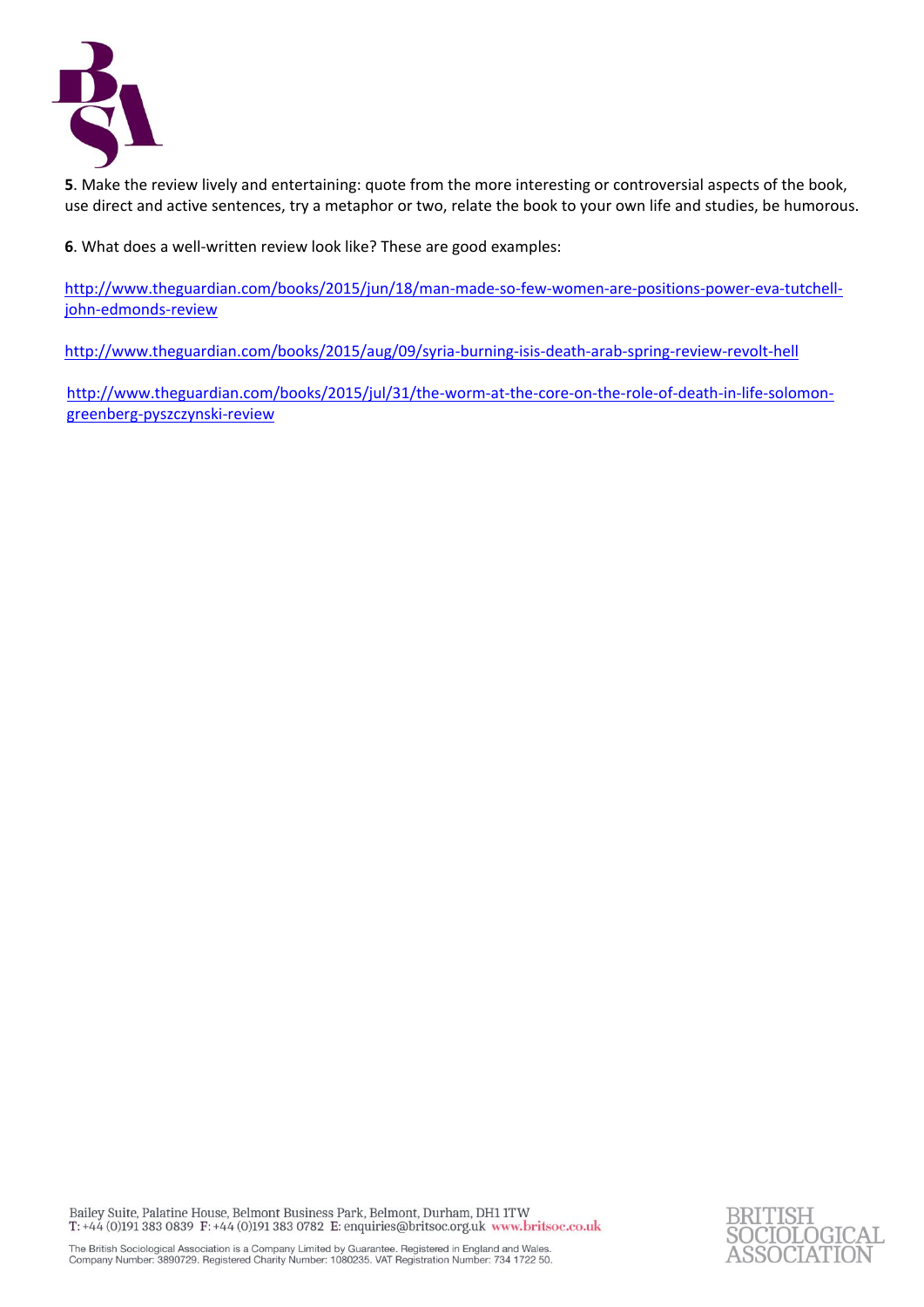

# Style guide for Network

This is a brief style guide to ensure clarity and consistency in the text of *Network*. It is basic, and can be added to as needed. For a more comprehensive style guide, please see[: http://www.guardian.co.uk/styleguide](http://www.guardian.co.uk/styleguide) and we adopt this as the default style except where indicated below.

# **Book and article titles**

Journal and book titles are italicised, article titles should be plain text with single inverted commas around them. Article, PhD and presentation titles are not capitalised apart from the initial word and words that ordinarily take capitals. Short conference titles are put in plain text with all words capitalised, as are website, blog, wiki and online forum titles.

## *Working for Ford***, by Huw Beynon**

**'Social divisions, social mobilities and social research: methodological issues after 40 years' – an article in**  *Sociology*

# **He attended the Moral Panics conference**

In the news pages books will generally be referred to without giving the publisher or date unless these are particularly relevant to the meaning of the story. The exception is in long features that are based on a book.

## **Capitals**

Avoid them if you have the choice as they interrupt the reader's eye – seasons and regions can be capped down, for instance, as can a reference to an organisation that is not its title:

# **I work for the University of Watermouth, based in southern England. The university has a large library that opened in the autumn.**

But note, specific names for regions take caps: **the West Country** Cap down references to academic disciplines unless it's essential to avoid ambiguity: **sociology**, **criminology.** 

We cap down **study group**.

# **Dates**

#### **6 May 2009 The 1960s**

('**60s** only in quotes and headlines: **"The '60s were a great time for sociologists," said Professor Smith** – note the ') **6pm**, **8-30am**, **noon** (not 12 noon), **midnight**.

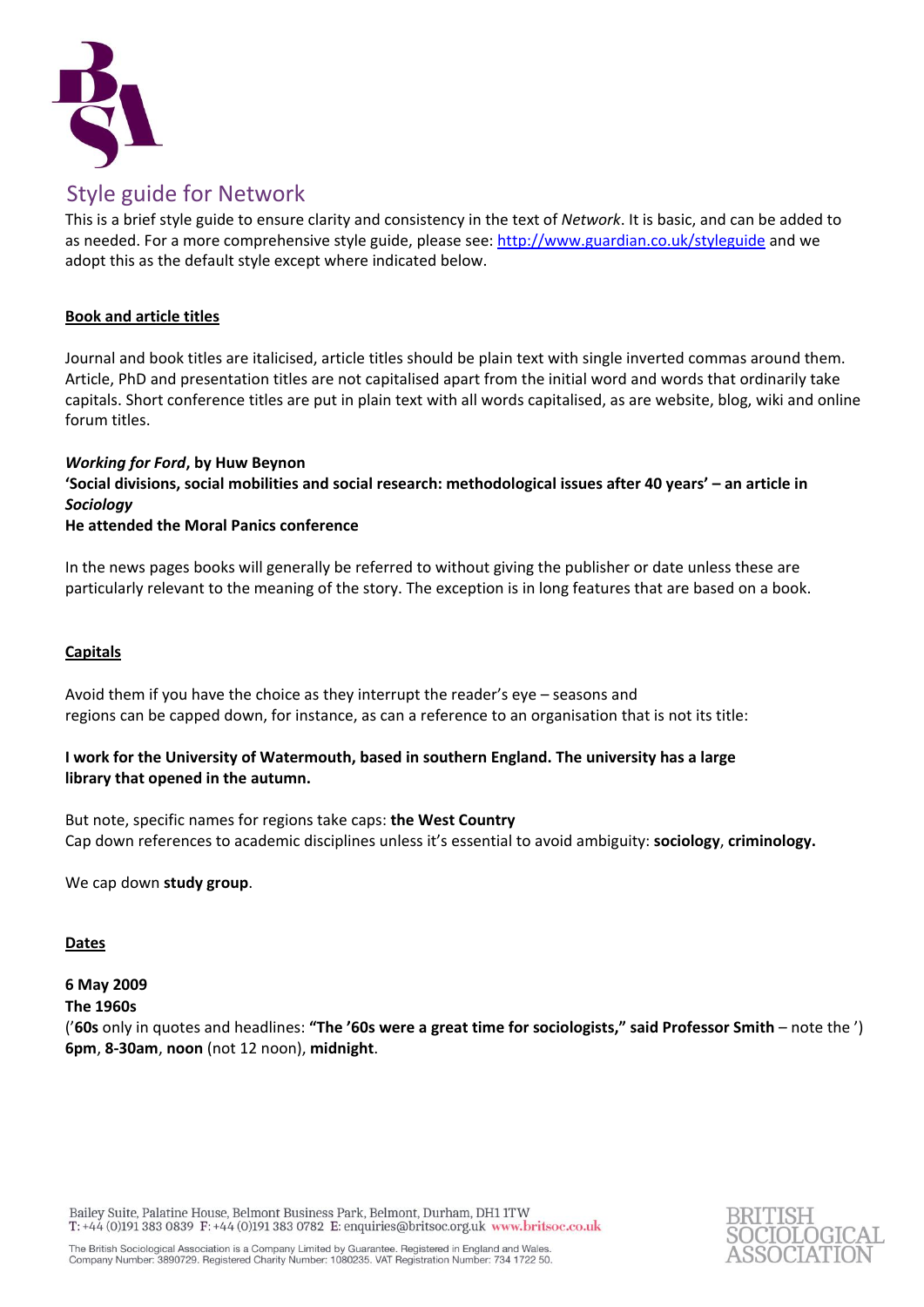

Use the British *-***ise** rather than the American *–*ize unless the latter is in the name of an organisation. The same applies to other differences in spelling and grammar: 'protested against the policy' not 'protested the policy'.

#### **Names**

Acronyms should be kept to a minimum.

If the organisation is not well known among readers, use the full title once, then refer to the type of organisation, for instance:

**The British Educational Research Association is releasing a report today. The association says that…**

Where the acronym is well-known, it can be used without spelling it out: **BBC, Nato, BSA, Hefce.**

Note that capitals are used throughout where each letter is said when speaking the organisation's name (**BSA**, **BBC**); in other cases, where the name forms a word, only the first letter is capitalised (**Hefce**, **Nato, Haps**). The exception is the publishers SAGE.

## **Numbers**

Spell out zero to nine but from 10 onwards put in figures. Except:

- if it is the first word of a sentence where we always spell out a number
- in tables, headlines and long lists, where putting all numbers in figures is best.

#### **There were 12 sociologists attending, of whom eight were professors. Forty other academics were present.**

Use **£3,500***,* not £3500. **£4.3 million, £2 billion**. In headlines **M** and **bn** can be used. With amounts, write 'more than' rather than 'over', except in headlines.

#### **Quotation marks**

Around a journal article title these are single. Around direct speech quotations, these are double. A quotation within a quotation takes single quotes. Direct quotation marks are introduced by a colon unless the quote begins mid-sentence, where they are not introduced by any punctuation.

**The paper 'The sociology of religion and peace' looks at churches and peace processes. In the article Professor Patel says: "In South Africa the churches played an important role in reconciliation. Our analysis shows that what is called 'bottom- up reconciliation' is helped by church involvement." Professor Patel also said that the situation in Northern Ireland was "more complicated".**